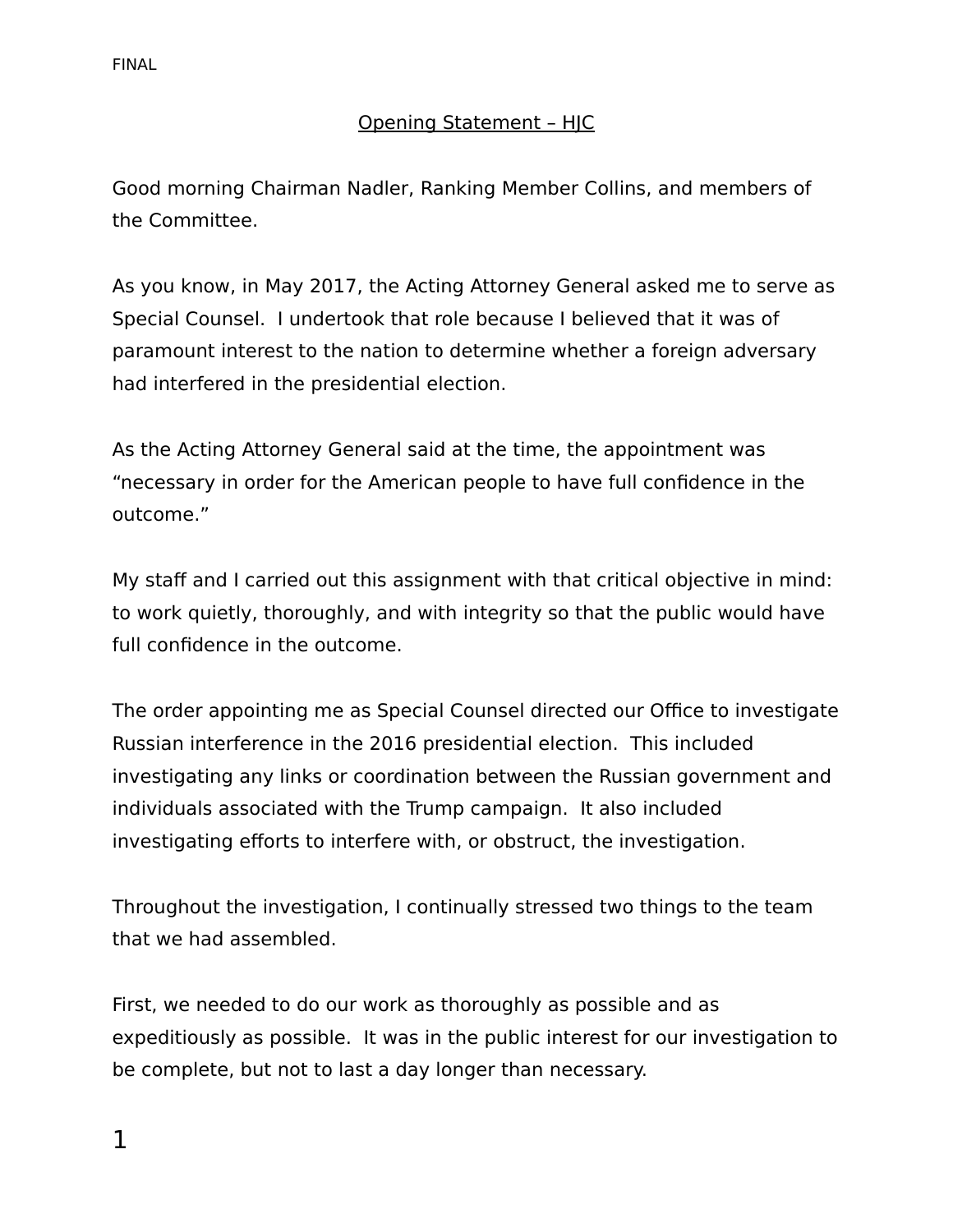FINAL

Second, the investigation needed to be conducted fairly and with absolute integrity. Our team would not leak or take other actions that could compromise the integrity of our work. All decisions were made based on the facts and the law.

During the course of our investigation, we charged more than 30 defendants with committing federal crimes, including 12 officers of the Russian military. Seven defendants have been convicted or pled guilty.

Certain of the charges we brought remain pending today. For those matters, I stress that the indictments contain allegations, and every defendant is presumed innocent unless and until proven guilty.

In addition to the criminal charges we brought, as required by Justice Department regulations, we submitted a confidential report to the Attorney General at the conclusion of the investigation. The report set forth the results of our work and the reasons for our charging and declination decisions. The Attorney General later made the report largely public.

As you know, I made a few limited remarks about our report when we closed the Special Counsel's Office in May of this year. There are certain points that bear emphasis.

First, our investigation found that the Russian government interfered in our election in sweeping and systematic fashion.

Second, the investigation did not establish that members of the Trump campaign conspired with the Russian government in its election interference activities. We did not address "collusion," which is not a legal term. Rather, we focused on whether the evidence was sufficient to charge any member of the campaign with taking part in a criminal conspiracy. It was not.

2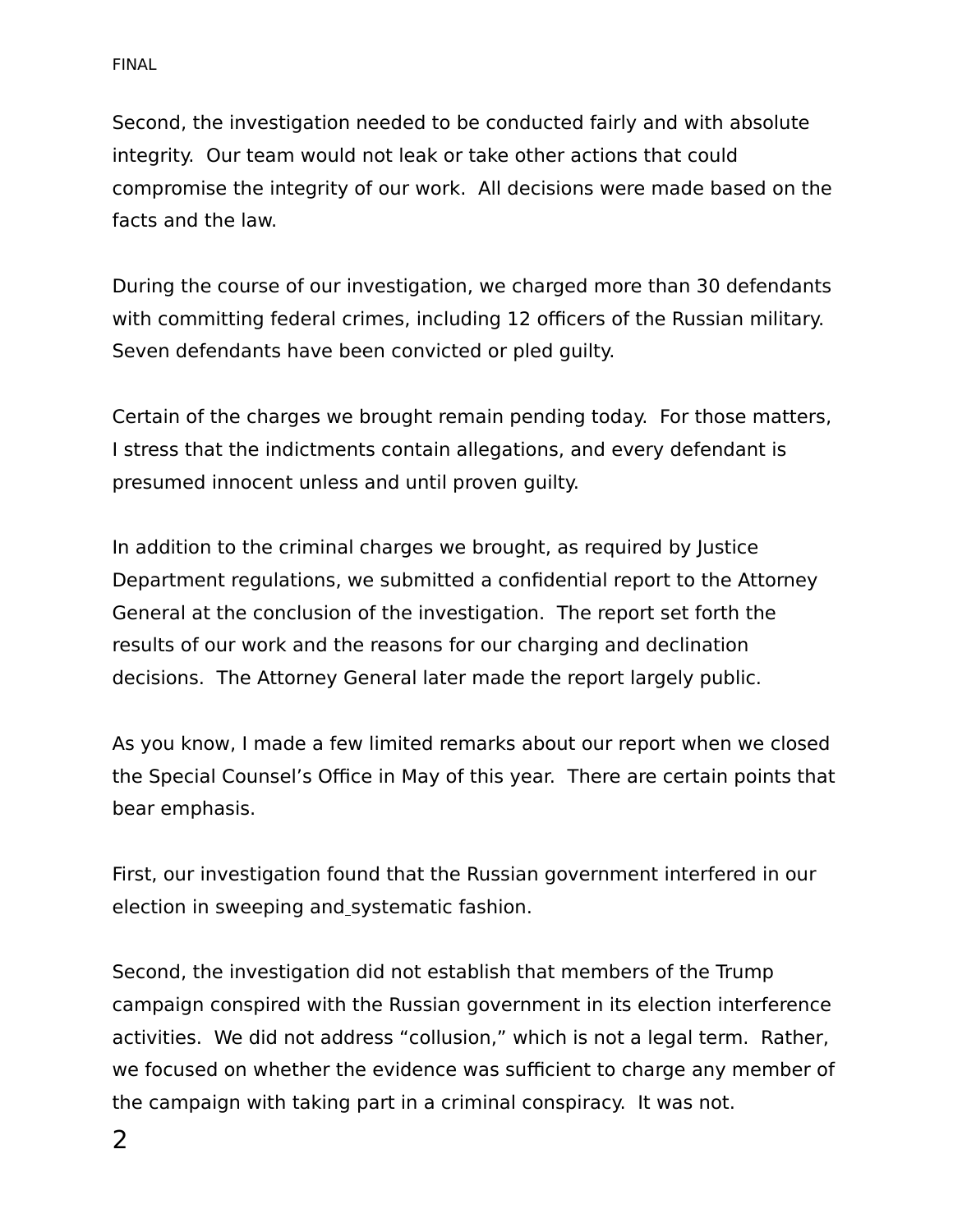Third, our investigation of efforts to obstruct the investigation and lie to investigators was of critical importance. Obstruction of justice strikes at the core of the government's effort to find the truth and to hold wrongdoers accountable.

Finally, as described in Volume 2 of our report, we investigated a series of actions by the President towards the investigation. Based on Justice Department policy and principles of fairness, we decided we would not make a determination as to whether the President committed a crime. That was our decision then and it remains our decision today.

Let me say a further word about my appearance today.

It is unusual for a prosecutor to testify about a criminal investigation, and given my role as a prosecutor, there are reasons why my testimony will necessarily be limited.

First, public testimony could affect several ongoing matters. In some of these matters, court rules or judicial orders limit the disclosure of information to protect the fairness of the proceedings. And consistent with longstanding Justice Department policy, it would be inappropriate for me to comment in any way that could affect an ongoing matter.

Second, the Justice Department has asserted privileges concerning investigative information and decisions, ongoing matters within the Justice Department, and deliberations within our office. These are Justice Department privileges that I will respect. The Department has released the letter discussing the restrictions on my testimony.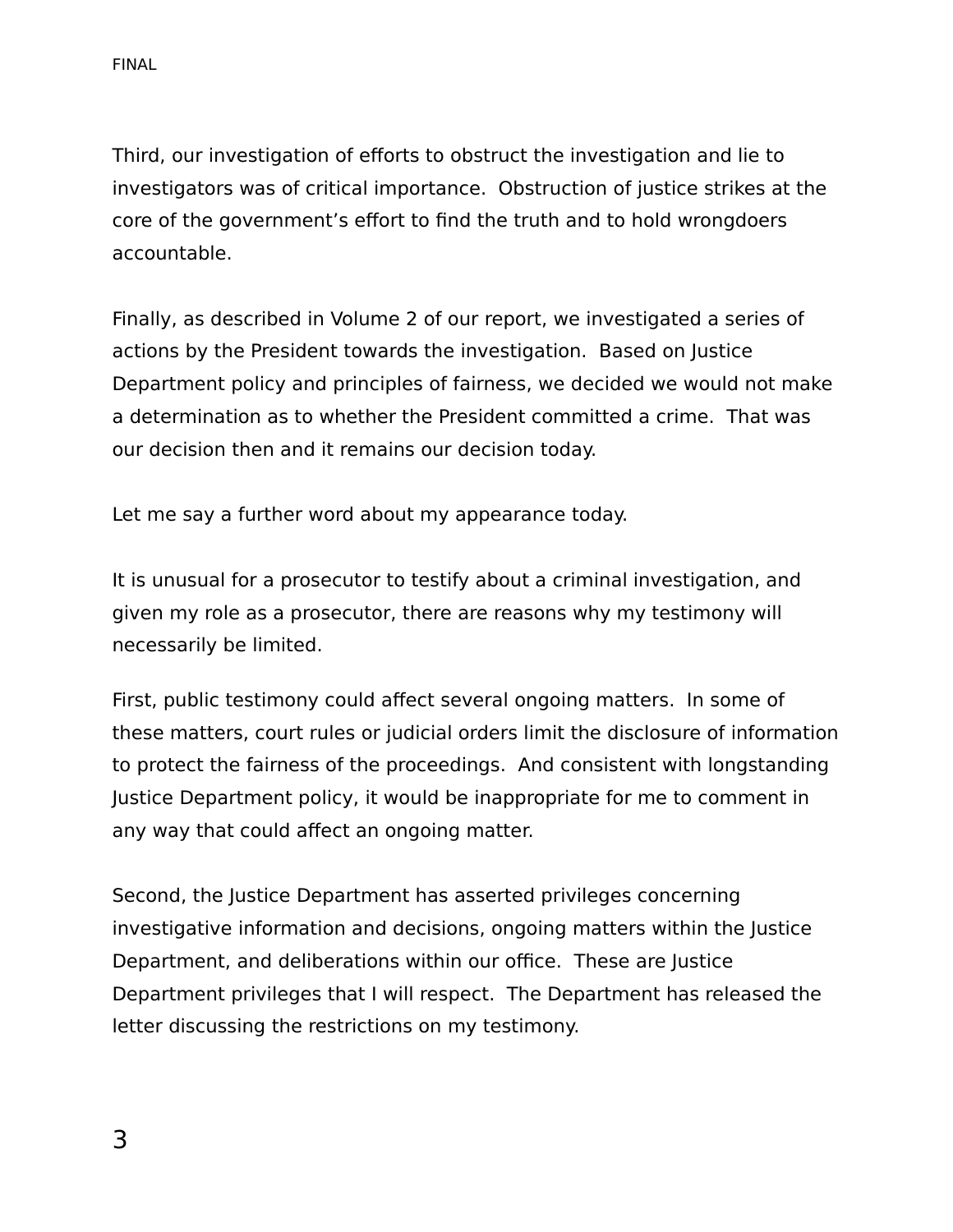FINAL

I therefore will not be able to answer questions about certain areas that I know are of public interest. For example, I am unable to address questions about the opening of the FBI's Russia investigation, which occurred months before my appointment, or matters related to the so-called "Steele Dossier." These matters are the subject of ongoing review by the Department. Any questions on these topics should therefore be directed to the FBI or the Justice Department.

As I explained when we closed the Special Counsel's Office in May, our report contains our findings and analysis and the reasons for the decisions we made. We conducted an extensive investigation over two years. In writing the report, we stated the results of our investigation with precision. We scrutinized every word.

I do not intend to summarize or describe the results of our work in a different way in the course of my testimony today. As I said on May 29: the report is my testimony. And I will stay within that text.

And as I stated in May, I also will not comment on the actions of the Attorney General or of Congress. I was appointed as a prosecutor, and I intend to adhere to that role and to the Department's standards that govern it.

I will be joined today by the Deputy Special Counsel, Aaron Zebley. Mr. Zebley has extensive experience as a federal prosecutor and at the FBI, where he served as Chief of Staff. Mr. Zebley was responsible for the day-today oversight of the investigations conducted by our Office.

I also want to again say thank you to the attorneys, the FBI agents, the analysts, and the professional staff who helped us conduct this investigation in a fair and independent manner. These individuals, who spent nearly two years working on this matter, were of the highest integrity.

4